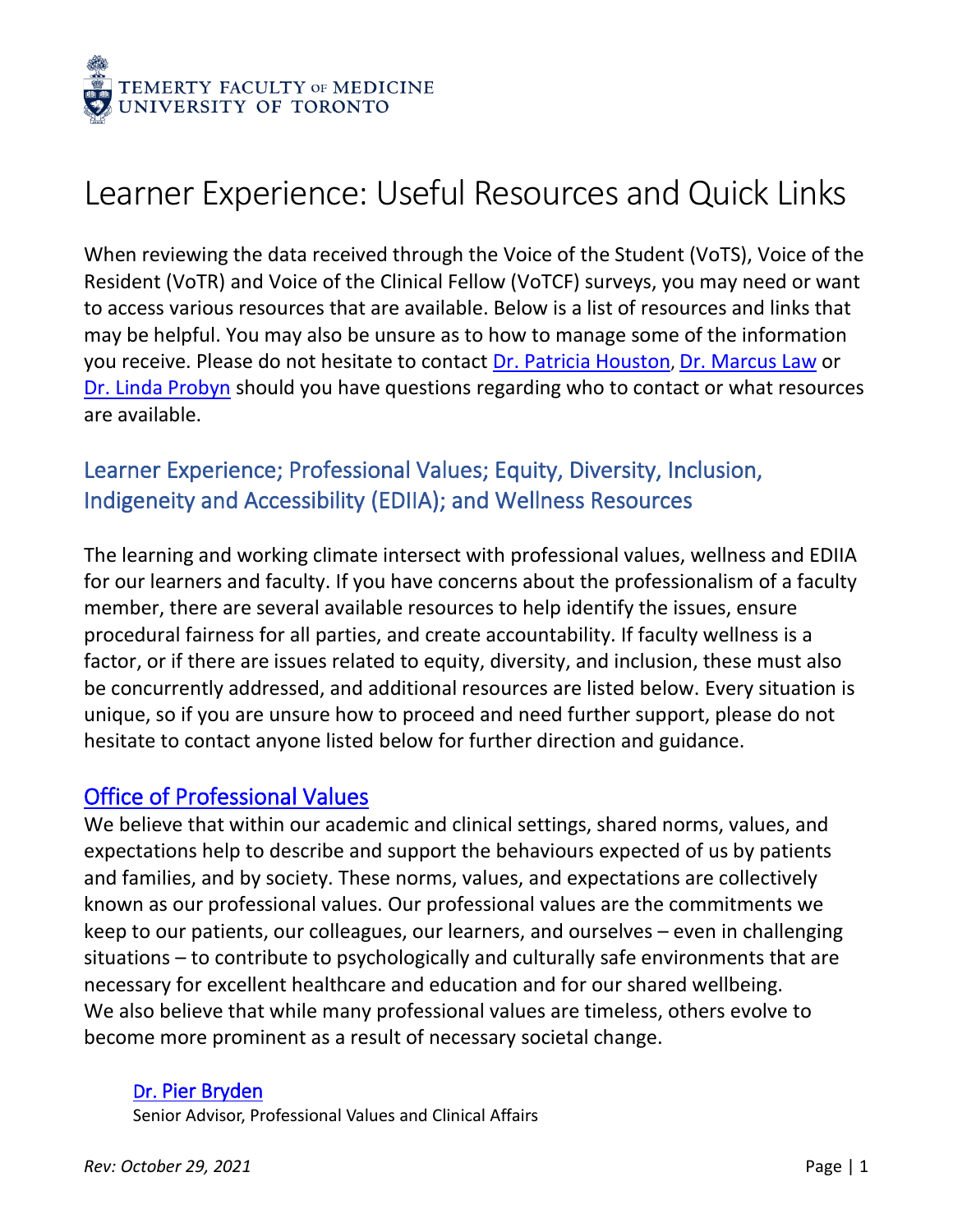# [Office of Inclusion and Diversity](https://temertymedicine.utoronto.ca/office-inclusion-and-diversity)

The Office of Inclusion and Diversity and Office of Indigenous Health works to create inclusive and accessible learning environments for all learners, staff and faculty through educational events, mentorship and outreach activities, consultations on issues of EDIIA across the Faculty, connections to community-based organizations for culturally responsive care, and helping people navigate how and where they can bring forward a concern or seek support.

Dr. [Lisa Richardson](mailto:lis.richardson@utoronto.ca) Associate Dean, Inclusion and Diversity

[Christina Stevancec](mailto:Medicine.inclusiondiversity@utoronto.ca) Administrative Assistant

# Office of Learner Affairs

The Office of Learner Affairs supports learners from Temerty Medicine's undergraduate medical education (MD and MD/PhD), Postgraduate Medical Education (residents and fellows), Medical Radiation Sciences, Physician Assistant, and Occupational Therapy programs.

[Dr. Antonio Pignatiello](mailto:tony.pignatiello@utoronto.ca) Associate Dean, Learner Affairs

#### [Dr. Reena Pattani](mailto:reena.pattani@utoronto.ca)

Director of Learner Experience, Office of Learner Affairs MD learner [mistreatment](https://md.utoronto.ca/student-mistreatment) pathway [Postgraduate learner mistreatment](https://pgme.utoronto.ca/current-trainees/while-youre-training/learner-mistreatment/) pathway

#### [Dr. Charlie Guiang](mailto:charlie.guiang@utoronto.ca)

Interim Director, Postgraduate Learner Affairs (*formerly PG Wellness*), Office of Learner Affairs

#### [Dr. Shaheen Darani](mailto:shaheennalicia.darani@utoronto.ca)

Interim Associate Director, Postgraduate Learner Affairs (*formerly PG Wellness*), Office of Learner Affairs

[Undergraduate Learner Affairs Wellness Resources](https://md.utoronto.ca/personal-counselling-student-wellness)  [Postgraduate Learner Affairs Wellness Resources](https://pgme.utoronto.ca/current-trainees/while-youre-training/access-wellness-resources/)

[Dr. Heather Flett](mailto:heather.flett@utoronto.ca) Temerty Professor of Learner Wellness